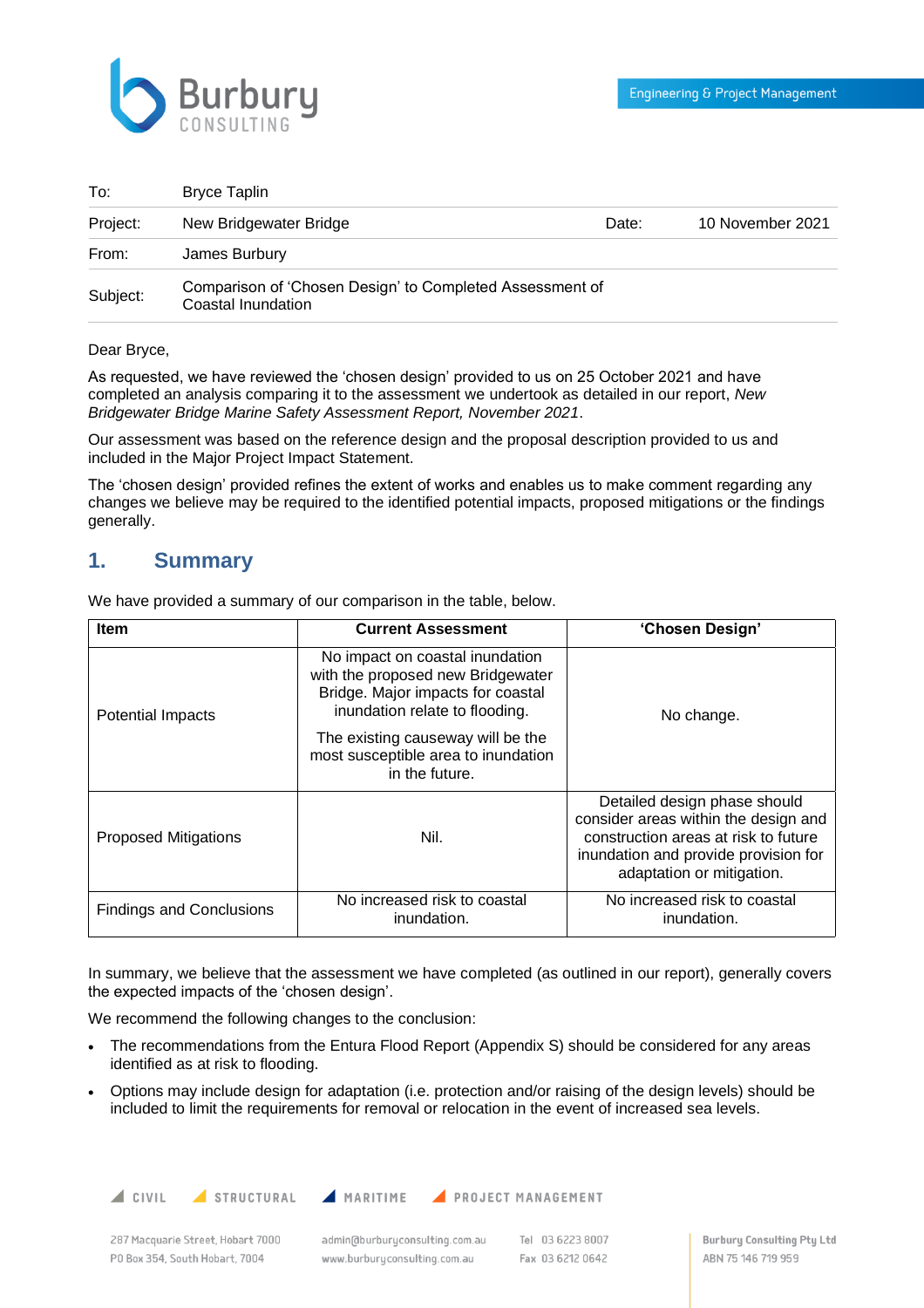

## **2. Introduction**

During the preparation of our report, the Early Contractor Involvement (ECI) process was either yet to begin or was underway but not concluded. As a result, a 'chosen design' was not available for us to assess the impacts of and so we undertook an assessment of Coastal Inundation based on the reference design and the proposal description provided to us and included in the Major Project Impact Statement.

We understand that the reference design and the proposal description were developed to generally cover both of the tenderer design alignments and broadly the construction methods, and expected that the 'chosen design' will mostly accord with our assessment completed.

In particular, we expected to see a refinement of the alignment of the works (the size of intersections and the alignment over water were broader areas) and more detail on the construction methodology to be used.

This comparison has been completed to test these expectations and identify how well our assessment aligns with the 'chosen design'.

## **3. Background**

The 'chosen design' was shared with us on 25 October 2021, and included selected plans, sections, elevations, renders and management plans. In general, the 'chosen design' follows a design similar to the Reference Design. It:

- is a four-lane bridge crossing the River Derwent, with a posted speed limit of 80km/h
- includes changes to the intersections at the southern and northern extents of the bridge to allow for grade separation
- includes a shared path as part of the crossing, connecting into the local surrounding network
- involves the demolition of selected buildings and structures as originally proposed.

The following is where the 'chosen design' differs from what we assessed.

- The alignment of the bridge. The alignment is more refined that was previously advised. In comparison to the Reference Design, the alignment is further east at the southern extent but similar at the northern extent.
- The extent of the intersection works. The extent of work is more refined that was previously advised. The layout of the intersections are generally similar to the reference design.
- The bridge type is confirmed. This includes the bridge pier spacing and number and type of piles.

## **4. Potential Impacts**

In our prior assessment, the proposed development presented no increased risk to coastal inundation of the Project Site. We did not assess specifically the design footprint or levels as these were not available at the time of the assessment.

| <b>Impacts</b>                                                                                    | <b>Change to impact</b>                                                                                                                                                                                                                                                                                                                                                   |
|---------------------------------------------------------------------------------------------------|---------------------------------------------------------------------------------------------------------------------------------------------------------------------------------------------------------------------------------------------------------------------------------------------------------------------------------------------------------------------------|
| Final design levels for<br>roads, footpaths and<br>drainage outfalls below 1%<br>AEP flood levels | A section of road on the southern interchange will be at risk to coastal<br>inundation due to sea level rise and flooding under 1% AEP flood<br>conditions. This will coincide with flooding of additional areas of the<br>existing road network immediately adjacent to the project site and is<br>therefore a broader consideration than just the proposed development. |

In reviewing the 'chosen design' we have identified the following changes to impacts.

New Bridgewater Bridge – Comparison of 'Chosen Design' to Assessment | 2